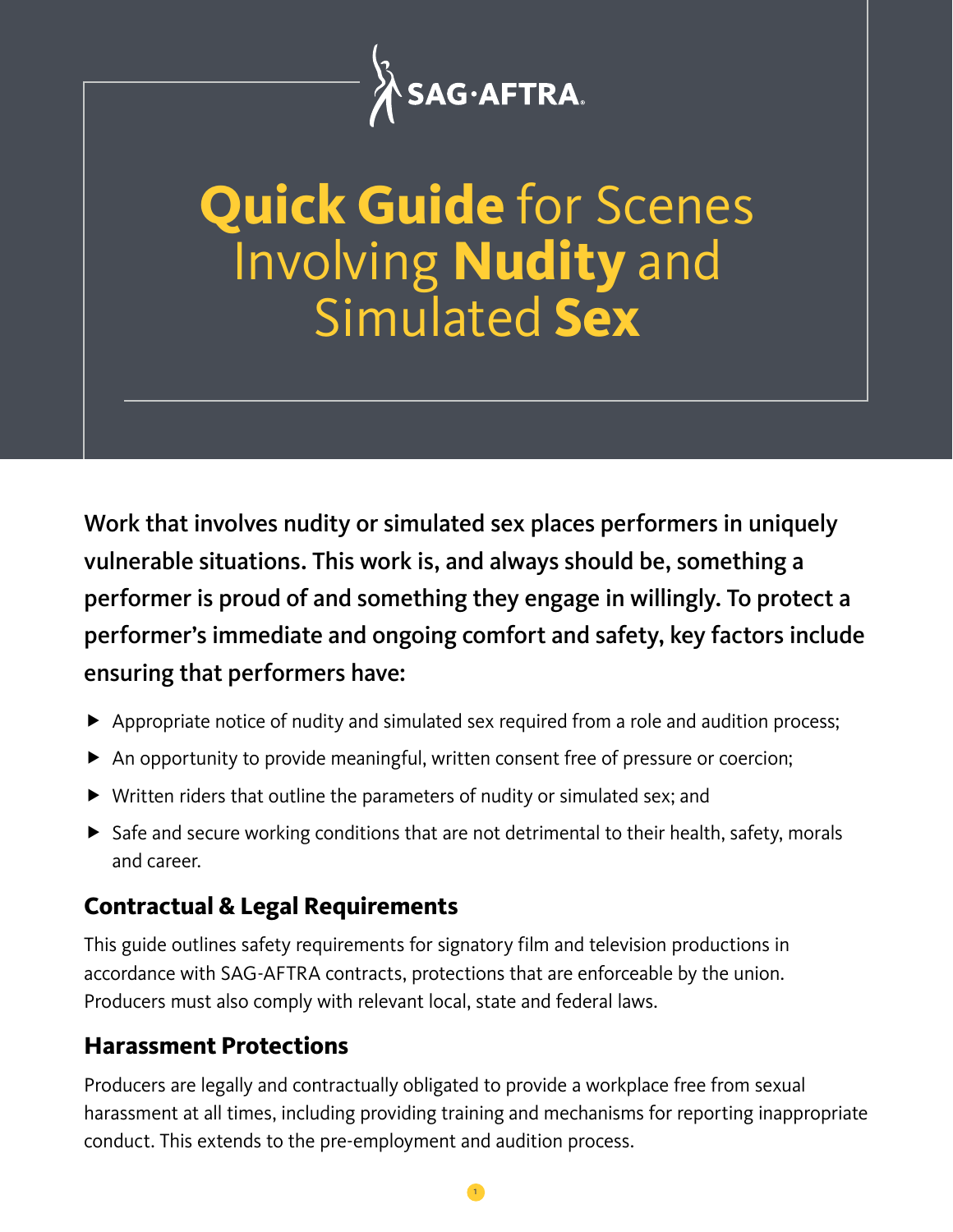#### **Prohibition on Actual Sex**

SAG-AFTRA contracts explicitly prohibit actual sex acts, meaning that at no time should a performer auditioning or working under a SAG-AFTRA contract engage in, or be asked to engage in, actual sex acts. Actual sex includes genital contact without a physical barrier, regardless of whether the performer is clothed or unclothed.

#### **Notification**

- A producer must notify a performer of nudity or simulated sex acts expected in the role prior to an audition, if known.
- A producer must also notify the performer of any modesty garment audition prior to the audition, once known. This information must be provided in the casting notice for the role, if known at the time.
- If the role has already been cast and a producer then learns of expected nudity or simulated sex acts, they are required to notify the performer as soon as practicable.

#### **Modesty Garment Auditions**

A performer may not be fully nude or perform simulated sex acts in any audition. If nudity is required for a role, it is permissible for a producer to request to view a performer's partially exposed body during the audition process in a "modesty garment audition" under the following restrictions:

- ▶ Only one modesty garment audition can occur for each individual performer, and it must be the final audition.
- A performer must at least wear modesty garments at this audition, (including G-strings, thongs, genital "socks," pasties, underwear or swimsuits that expose the buttocks or a breast).
- $\blacktriangleright$  A performer has the right to bring a support peer to a modesty garment audition, including a friend, professional representative or intimacy coordinator.
- ▶ Only those members of production essential to the casting process may be present at a modesty garment audition, limited to the fewest necessary for the casting of the role.
- $\blacktriangleright$  Those essential to casting may view the audition in person or remotely. They must identify themselves by name and title and be visible to the performer at all times.
- $\blacktriangleright$  Still photography and recordings of a performer wearing modesty garments in an audition may only be taken with the performer's prior written consent.
- ▶ No member of production may record or take photos of a modesty garment audition with a personal cellphone or device.
- $\blacktriangleright$  A performer can request in writing that any footage taken of them be destroyed once casting is finalized.

*As a general rule, no audition should take place in hotel rooms or private residences unless no appropriate venue can be found. This is particularly relevant for modesty garment auditions that can place a performer in vulnerable situations.*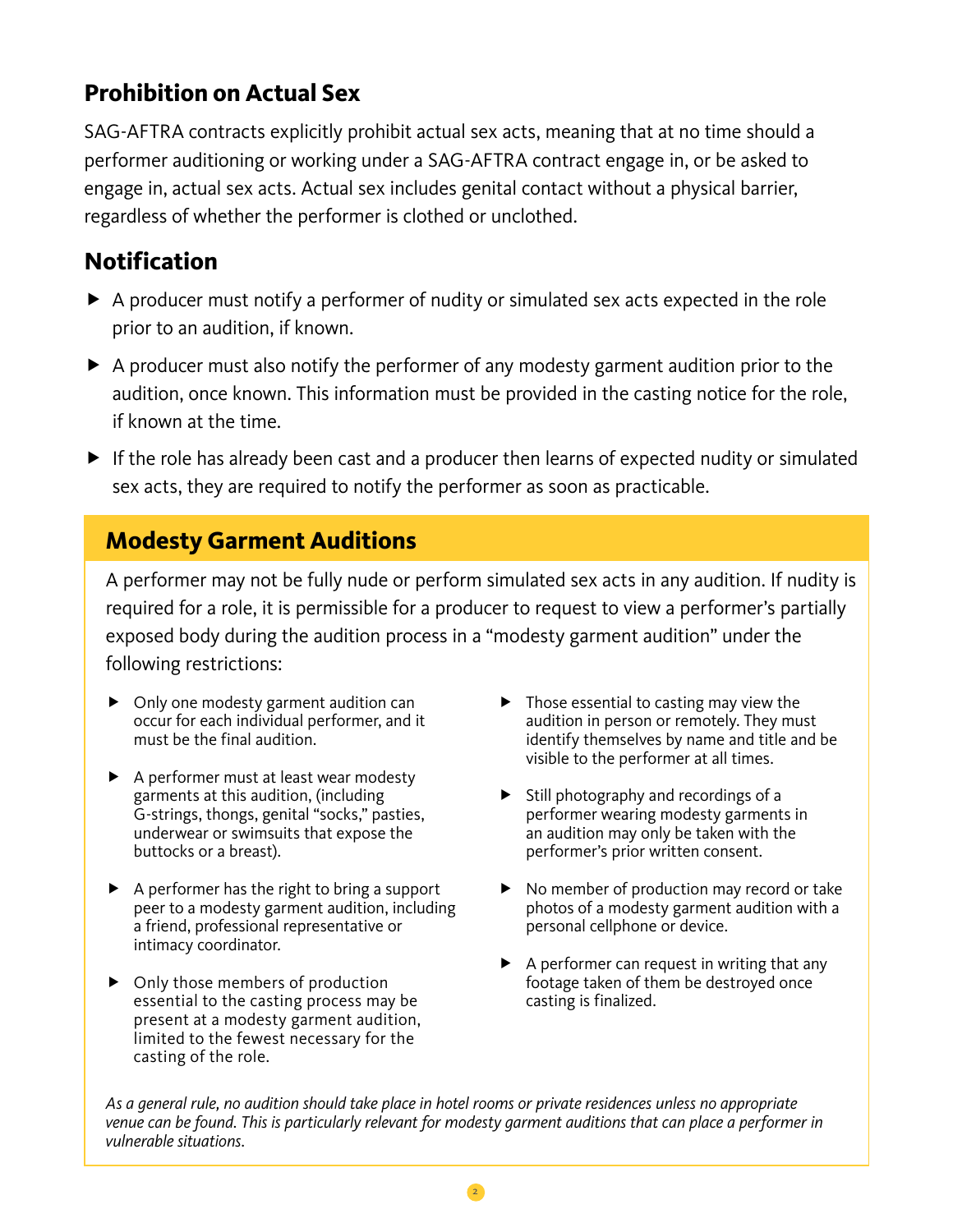#### **Intimate Scene Riders**

A performer's performance or depiction in a scene requiring nudity or simulated sex acts is conditioned on their prior written consent, which should take the form of a rider attached to their contract. The rider should:

- $\triangleright$  Outline descriptions of the intimacy they are agreeing to do on set and how it will be depicted in the final picture.
- $\blacktriangleright$  Be something agreed to in negotiation between the performer (or their representative) and production.
- $\blacktriangleright$  Include if the performer will be nude or partially nude, including which intimate body parts will be shown, and the simulated sex acts of each scene.
- $\blacktriangleright$  Include script pages of relevant scene(s), if available.

A rider provides an opportunity for meaningful, considered consent. Performers should never be pressured or coerced into signing a rider, ensuring they only commit to performances and depictions they are personally comfortable with.

#### **Provision of Riders**

- A rider must be provided to a performer at least 48 hours prior to call time on the day a scene is to be shot.
- If the role was cast less than 48 hours prior to call time, or if the producer has engaged someone to replace another performer less than 48 hours prior to call time, this timeframe can be waived. In both cases, the producer must provide the proposed written rider at the earliest practicable time before production, ensuring the performer is not pressured into agreement.
- A producer must provide the name and contact details of a designated representative to allow a performer to ask questions about how their consent will be interpreted and applied during shooting of the scenes.

#### **Continuing Consent**

- A producer must advise the director and line producer or UPM of the parameters of consent to ensure production of the scene reflects the rider.
- ▶ No performer should be pressured to do something they have not previously agreed to in their rider.
- ▶ The final depiction must reflect what a performer has agreed to in their rider.
- A performer may withdraw their written consent at any time prior to capturing footage. A performer may withdraw their consent verbally. If consent is withdrawn, the producer can double the performer (including by use of digital technology) per the terms of the original rider.

3